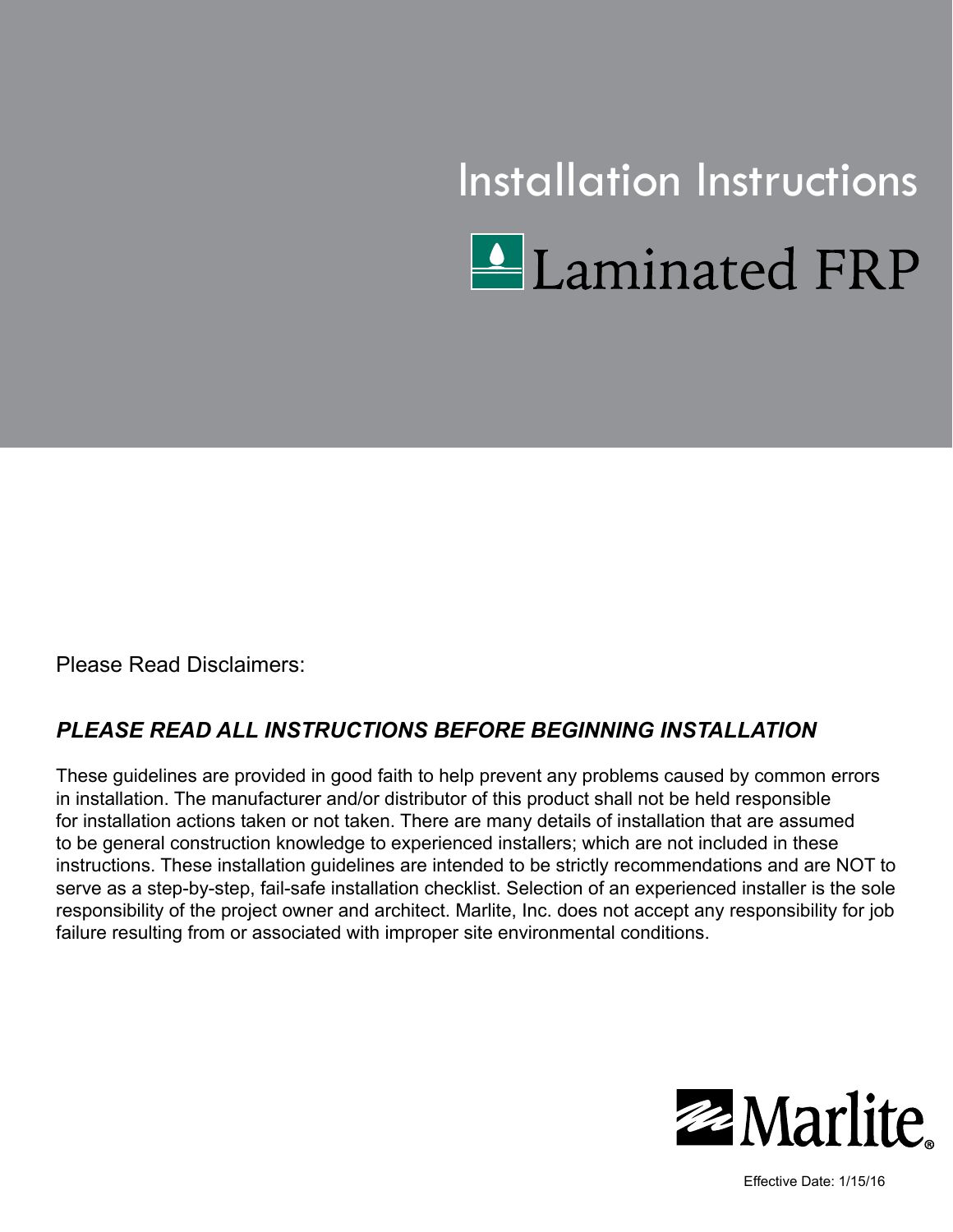## **Uses & Applications:**

Laminated FRP panels with factory bonded substrates of wood, drywall, extruded foam or gypsum may be applied to wood or metal studs (proper gauge studs must be used for panel selected), furring strips, solid walls, ceiling joists are used as dividers. Install a vapor barrier behind panel when installing in high moisture areas or use panels with factory applied vapor barrier. Proper selection of substrate is also required in high moisture areas in both interior and exterior applications. Note: Due to the nature of wood components parts used in the fabrication of Laminated FRP, some panels may have moderate bowing prior to installation.

## **Safety Instructions:**

When cutting or drilling, always wear protective glasses or goggles and a face mask which covers the face and mouth. Itching due to fibers may be avoided by the use of barrier creams on exposed skin areas.

#### **Tools Needed:**

- Power saws with carbide tipped saw blades
- Power drill with carbide bits
- Pencil

# **Materials Needed:**

- Laminated FRP panels
- Non-abrasive cleaner, soap and water, mineral spirits,
- for use in clean-up
- Rags
- Personal protection equipment (goggles & mask)
- Tape measure
- Saw horses
- Painter's tape
- Plywood larger than panels
- Ladders or scaffolding

# **Storage and Preparation**

All Laminated FRP panels should be stored indoors in a dry area. Do not store panels outdoors. Panels should be unwrapped and removed from skid and stacked on a flat, dry surface. Do not stand panels on edge or stack on fresh concrete floor or any other surface that emits moisture. Panel should be acclimated to temperature and humidity of space for at least 24 hours prior to installation. Ideally, the room temperature and humidity during acclimation and installation should be the same as the final operation conditions. Optimum storage conditions are 60°F (16°C) to 75°F (24°C) and 35% to 55% relative humidity.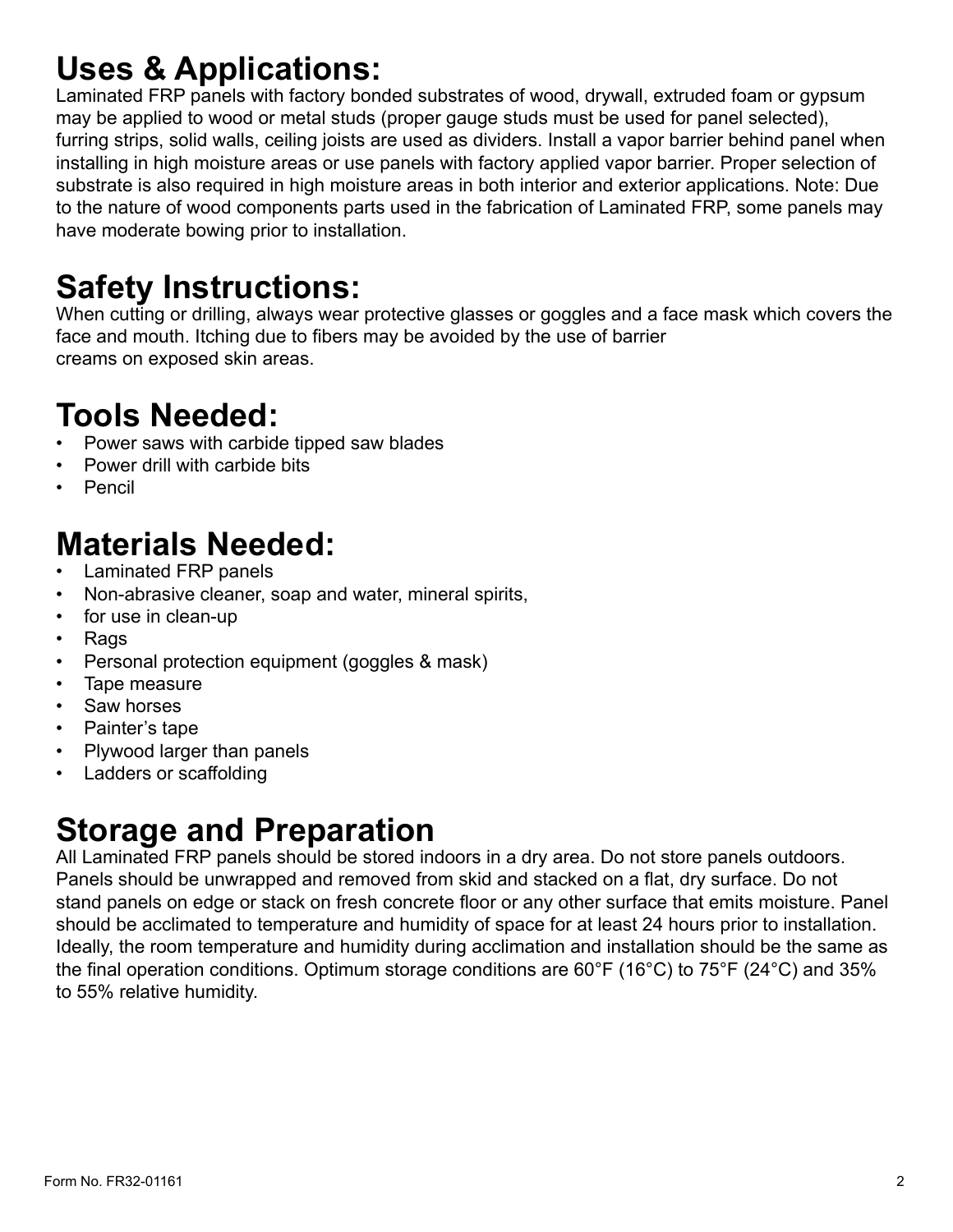#### **Expansion & Contraction**

Laminated FRP panels will expand and contract. Always allow 1/8" gap at ceiling, base and gap between panels. If face mounted moldings (T-Bar, Batten, 2-Piece Division bar, etc...) allow 1/8 gap between panels (see diagram). Allow more space for expansion and contraction of panels longer than 8' and in area(s) where high fluctuation in temperature and humidity occur and when installing around pipes, conduits, electrical outlets, etc



#### **Molding & Sealants**

Use of moldings and silicone sealant with panels having appropriate substrates is recommended to achieve a moisture resistant installation. Cut molding to size and place silicone sealant into channel of molding during installation. Place molding on panel before fastening and place small amount of silicone into hold before fastening, if required see below diagram.

In high moisture and frequent wash down area(s), silicone should be placed between molding and floor to prevent moisture from penetrating back of panel substrate. If no moldings are used, silicone sealant should be placed in gaps at floor, ceiling and between panels for moisture resistant installation. Remove excess silicone during installation or trim off silicone after it has cured.

Caution: Failure to use moldings and sealant may cause panel deterioration. In high moisture areas or in standing water, edge swelling and moisture absorption by substrate will occur if appropriate sealants are not used properly. Install a vapor barrier behind panel installation in high moisture areas or use panel with a factory applied vapor barrier. Proper selection of substrate is also required in high moisture areas. This requirement is necessary for either interior or exterior installations.

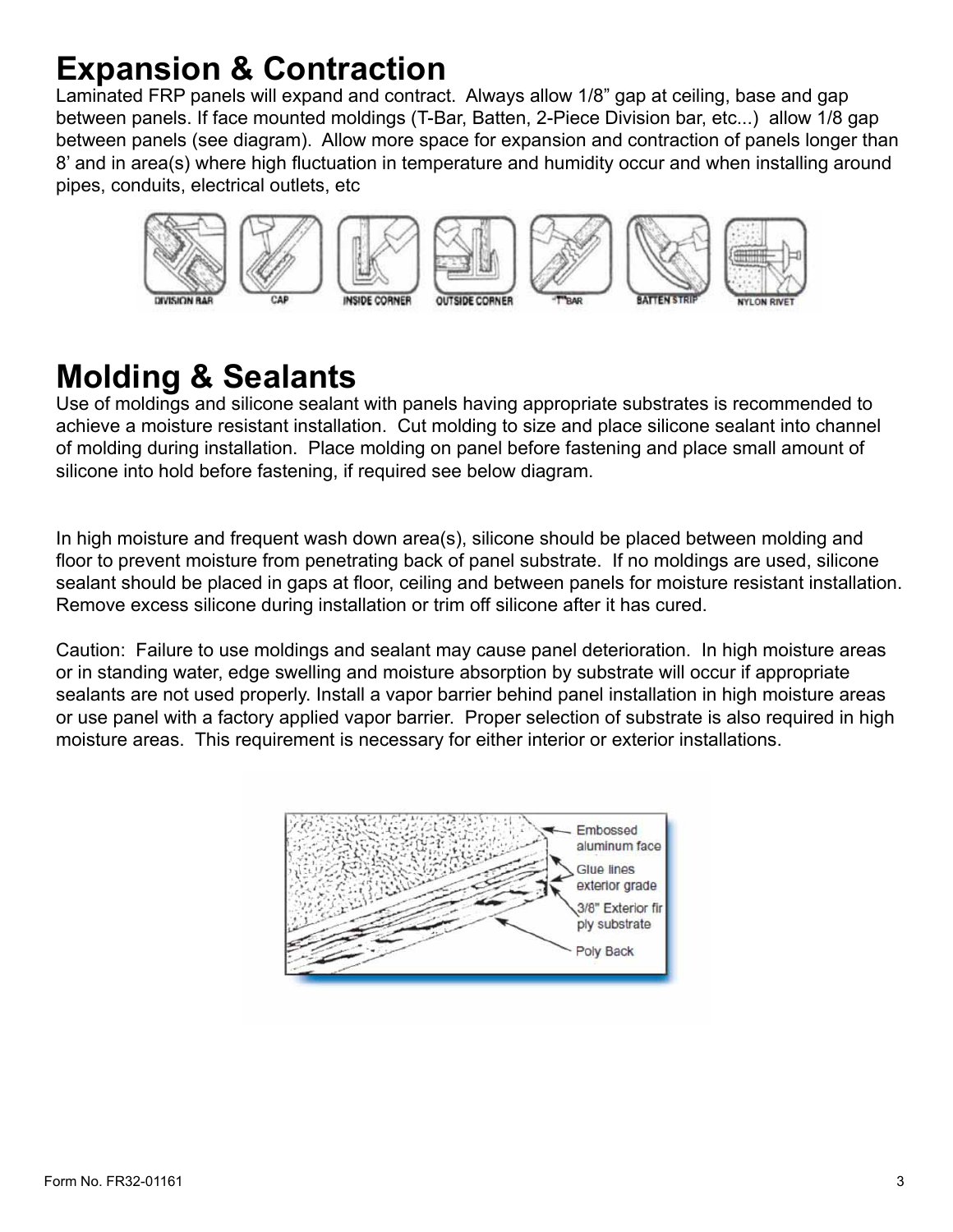#### **Fasteners**

All panels should be installed with non-corroding fasteners. Plastic pin rivets, chrome pin rivets, one piece nylon rivets, stainless nails, one stepper fasteners or screws are recommended. See below. Fasteners should be installed to fit snugly but should not be over-tightened. Always select proper fasteners for installation.

Plastic pin rivet fastens panel to wood, metal, drywall, concrete, insulation materials, etc. See diagram below:

ⅢⅢ分



Note: If pin in rivet does not drive flush when fastening into solid materials and applications where expansion may be restricted, larger hole is required, use .261" - G bit.

Chrome pin rivet has high shear strength but should be used in low moisture areas. ⅢⅢ分 Installation is the same as plastic pin rivet above.

TITTLE

One piece-nylon rivet fastens panels to any wood substrate or wood stud. See diagram below:



Easy to use. Drill a hole (.281°-K Bit)



Remove dust and filings from the hole. Insert rivet



Drive rivet flush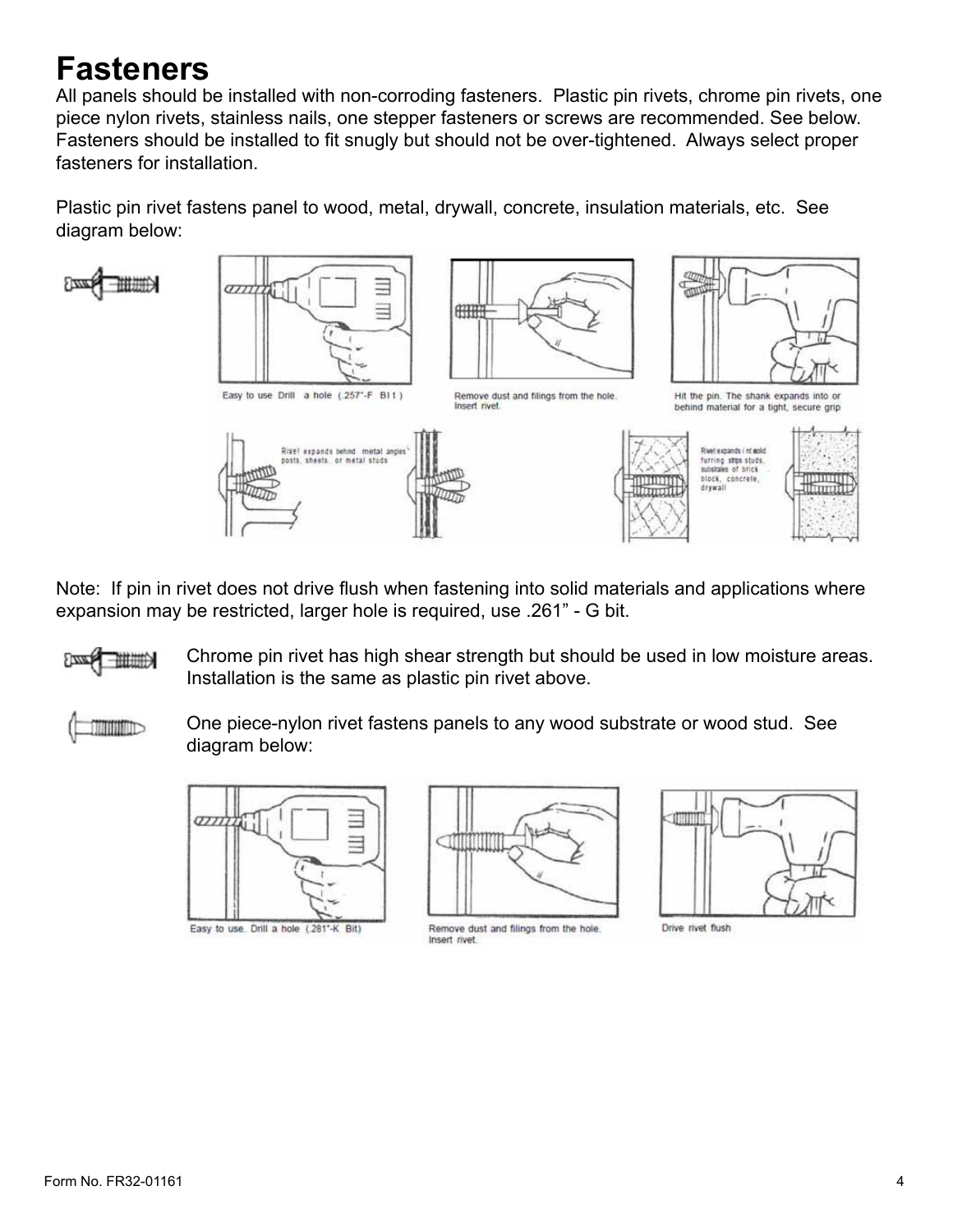#### **Adhesives**

The use of adhesive when installing panels is recommended along with fasteners. Titebond adhesives are recommended. For best installation, adhesive should be used on studs in conjunction with fasteners when installing Laminated FRP panel. See diagram below:



#### **Fastener Layout**

- 1. Pre-Fit each panel before fastening and cut panel if required to center on studs for proper fastening.
- 2. Apply vapor barrier behind panel installation if required. Always use vapor barrier in high moisture areas.
- 3. Stud walls 16"-24" on center (o/c) use minimum 3/8" panel substrate. Ceiling joists 16" o/c use minimum 3/8" panel substrate; 24" o/c joists use minimum 1/2"-5/8" panel substrate.
- 4. Fastener frequency may vary with thickness of panel substrate.
- 5. On wood studs 16" o/c use stainless nails on edges every 8" o/c staggered on opposite panel edges. On center studs use plastic rivets every 24" o/c. For 24" o/c studs refer to fastening pattern diagram.
- 6. On metal studs 16" o/c use stainless screws on edges every 8" o/c staggered on opposite panel edges. On center studs use plastic pin rivet every 24" o/c. For 24" o/c studs see diagram B.
- 7. If studs run horizontal, plastic or other types of fasteners may be used for complete installation of panels. Fastener frequency same as in No. 5 or 6. See diagram A.
- 8. If only plastic fasteners are used for installation of panels, fasteners should be placed at 12" o/c on edges and 16" o/c on center studs.
- 9. Some types of panels may be compatible for commercial installations using fasteners on edges (8"o/c) and adhesive on center stud(s). The results in a panel installation with no visible fasteners. See diagram A.
- 10.Stud walls must be supported on opposite side of panel installation and proper gauge stud must be used for panel selected, prevent deflection on wall system.

Note: If panel deflects from center stud(s) after this type of installation, fasteners will be required on center stud(s). The 1/8" edge separation rule may make it necessary to trim panel width or length occasionally as installation progresses along a long wall with support members evenly spaced at 16" or 24".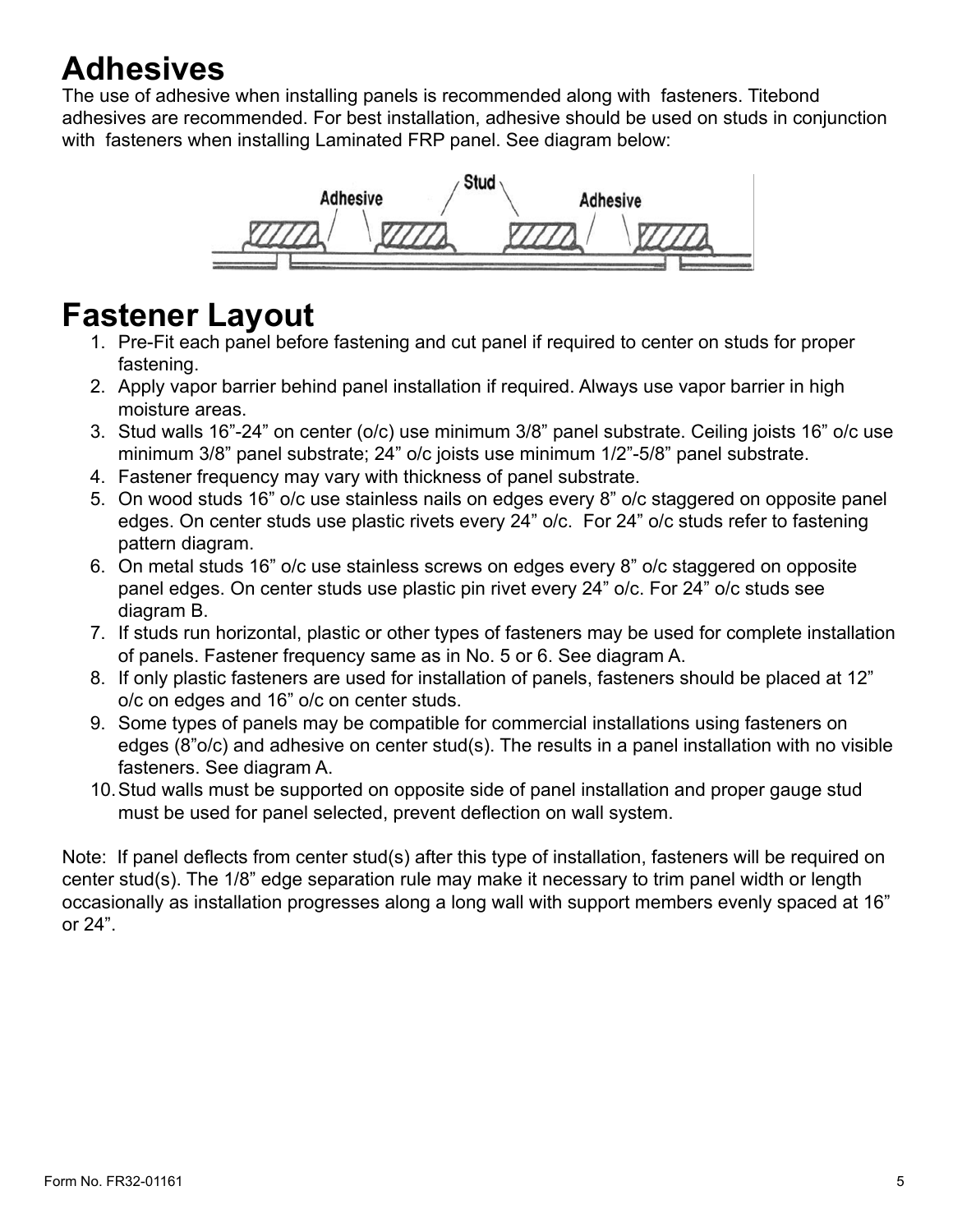#### **Mechanical Fastening Pattern**



# **Top View of Panel Installation**



# **Solid Wall Installation**

Diagram A

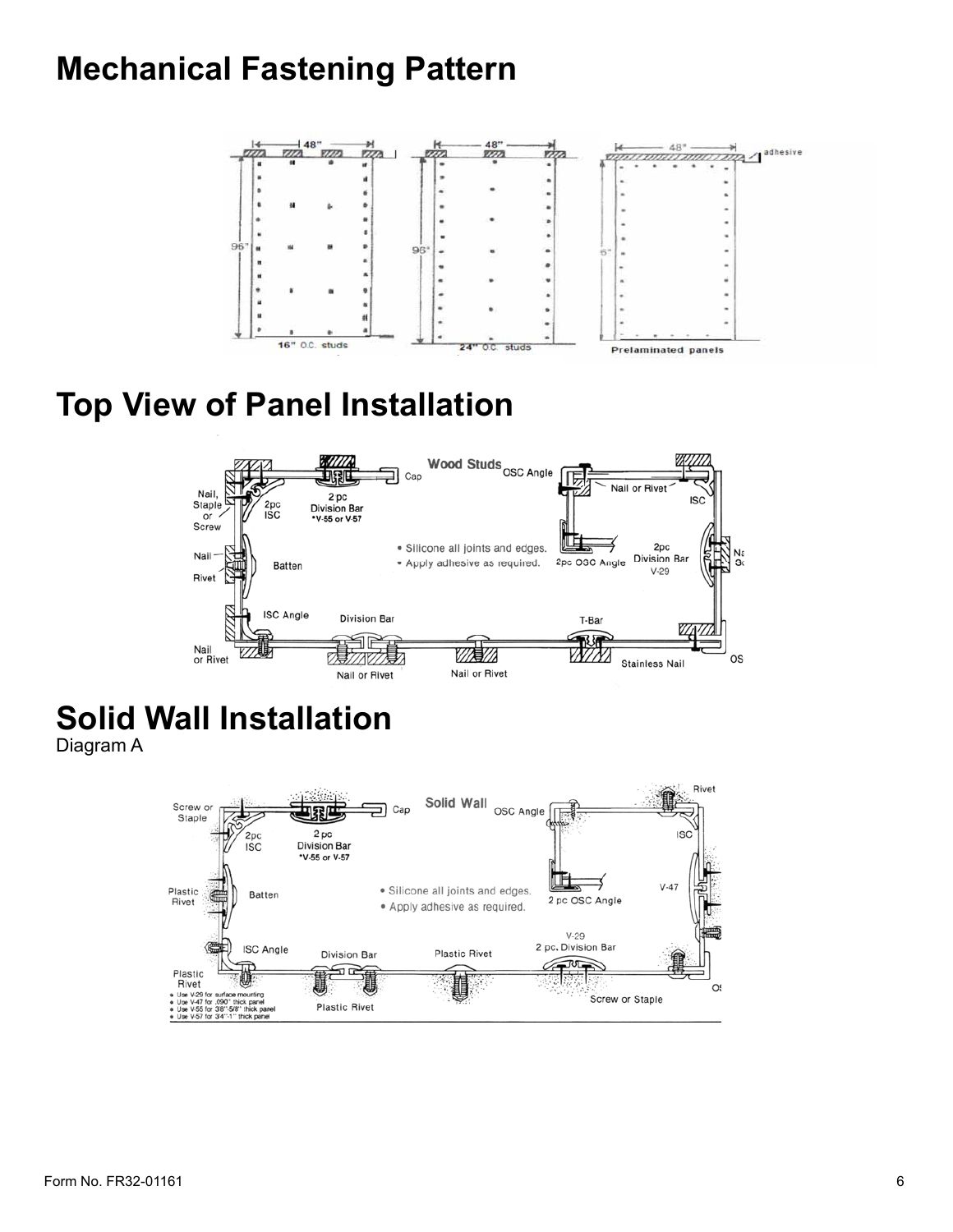# **Metal Stud Installation**

Diagram B



### **Installation Reminders**

- 1. Follow safety and fire guidelines during installation and use of panels. Compliance with local building codes is recommended.
- 2. First panel installed should be set true with plumb line. Check plumb line during installation.
- 3. Pre-condition panels prior to installation and allow for expansion and contraction during installation.
- 4. Use moldings, silicone, fasteners, and adhesive with panels for best installation.
- 5. Remove excess silicone during installation or trim after silicone is cured.
- 6. Place molding on panels, if required before fastening panels (i.e. CAP, ISC, OSC, etc.).
- 7. Cut moldings as needed. For example, division bar may need to be cut in accommodate a ceiling or base cove.
- 8. Cut panels, if required, for proper installation.
- 9. Use hold-down clips if panels are used in a suspended ceiling.
- 10.Span studs or joists only with proper thickness of panel.
- 11. Clean panels, if required, after installation.

#### **Cleaning Instructions**

Laminated  $FRP$  panels are designed for minimum care and maintenance. When cleaning panels they should be washed with a light detergent. Panels may also be cleaning with steam, high pressure sprayers or soap and water.

A 5% or 10% Tri Sodium Phosphate water solutions may also be used to clean panels. Rinse thoroughly after applying. Hard water deposits may be cleaned with a 10% solution of Acetic Acid in cold water. Rinse thoroughly after applying. It is strongly recommended not to use abrasive cleaners when cleaning panels. Adhesive can be removed from panels surface by using mineral spirits or equivalent solvent based cleaners.

Note: Laminated FRP and components made of aluminum, polystyrene foam, vinyl and wood may be combustible and accordingly should be used in compliance with local codes and insurance regulations.